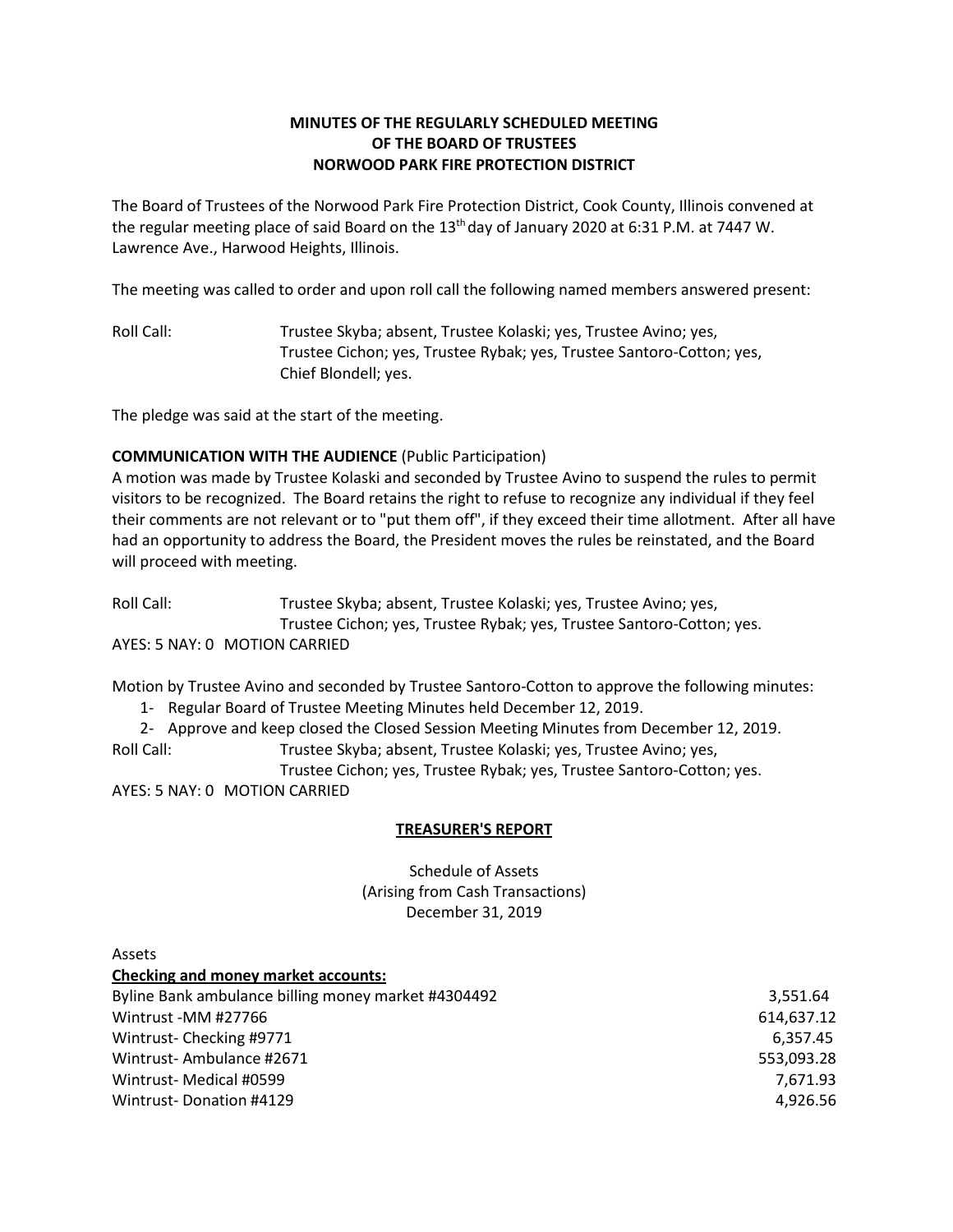| Wintrust-FSA #0713                                       | 14,704.94      |
|----------------------------------------------------------|----------------|
| Total checking and money market accounts                 | \$1,204,942.92 |
| Certificates of deposit (interest rate and maturity):    |                |
| Belmont Bank (3.00%, 02/10/21)                           | 673,798.26     |
| Belmont Bank (2.30% 08/05/20)                            | 133,987.96     |
| Belmont Bank (2.50% 05/23/20)                            | 450,382.12     |
| Belmont Bank (3.00% 01/21/21)                            | 560,884.65     |
| Belmont Bank (2.50% 01/19/21)                            | 393.135.44     |
| Total certificates of deposit                            | \$2,212,188.43 |
| Total checking, money market and certificates of deposit | \$3,417,131.35 |

Trustee Skyba arrived at 6:38pm

Motion by Trustee Rybak and seconded by Trustee Kolaski to approve the December's accounts payable expenditures in the amount of \$431,606.49 and the Treasurer's Report as presented from the Financial Statement.

| Roll Call: | Trustee Skyba; yes, Trustee Kolaski; yes, Trustee Avino; yes,         |
|------------|-----------------------------------------------------------------------|
|            | Trustee Cichon; yes, Trustee Rybak; yes, Trustee Santoro-Cotton; yes. |
|            | AYES: 6 NAY: 0 MOTION CARRIED                                         |

## **Chiefs' Report:**

Chief stated that all Trustees have received a written report.

Commander Peistrup has been made the Norwood Park Medical Officer.

The LUCAS device is in service and everyone has been educated on it. It has been used two times so far and offers great CPR allowing our personnel to have free hands to perform other vital tasks.

The District finished the year with 3,837 calls, which is the most in history and a 6% increase from last year.

We need to begin the hiring process with the Board of Fire Commissioners. With 23 people on our list, we were unable to fill the vacancy that remains. Chief was at a conference where fire testing was discussed, EMT classes are poorly attended in colleges, it is a less sought-after job. If you are a paramedic, you are hired with the first year due to the shortage.

Our last test added 60 college credits needed to apply and decreased our application list from 111 to 51 with only 23 passing to be eligible for our list. Chief is recommending we have minimum criteria and award points for having firefighter, paramedic, and college degrees. On top of this, he would suggest following Niles Fire Department who awards points for people in the trades a fluent in speaking a foreign language.

Trustee Rybak asked what the process is. Chief explained the process and stated that we can make Norwood Park better by being more inclusive and less exclusive.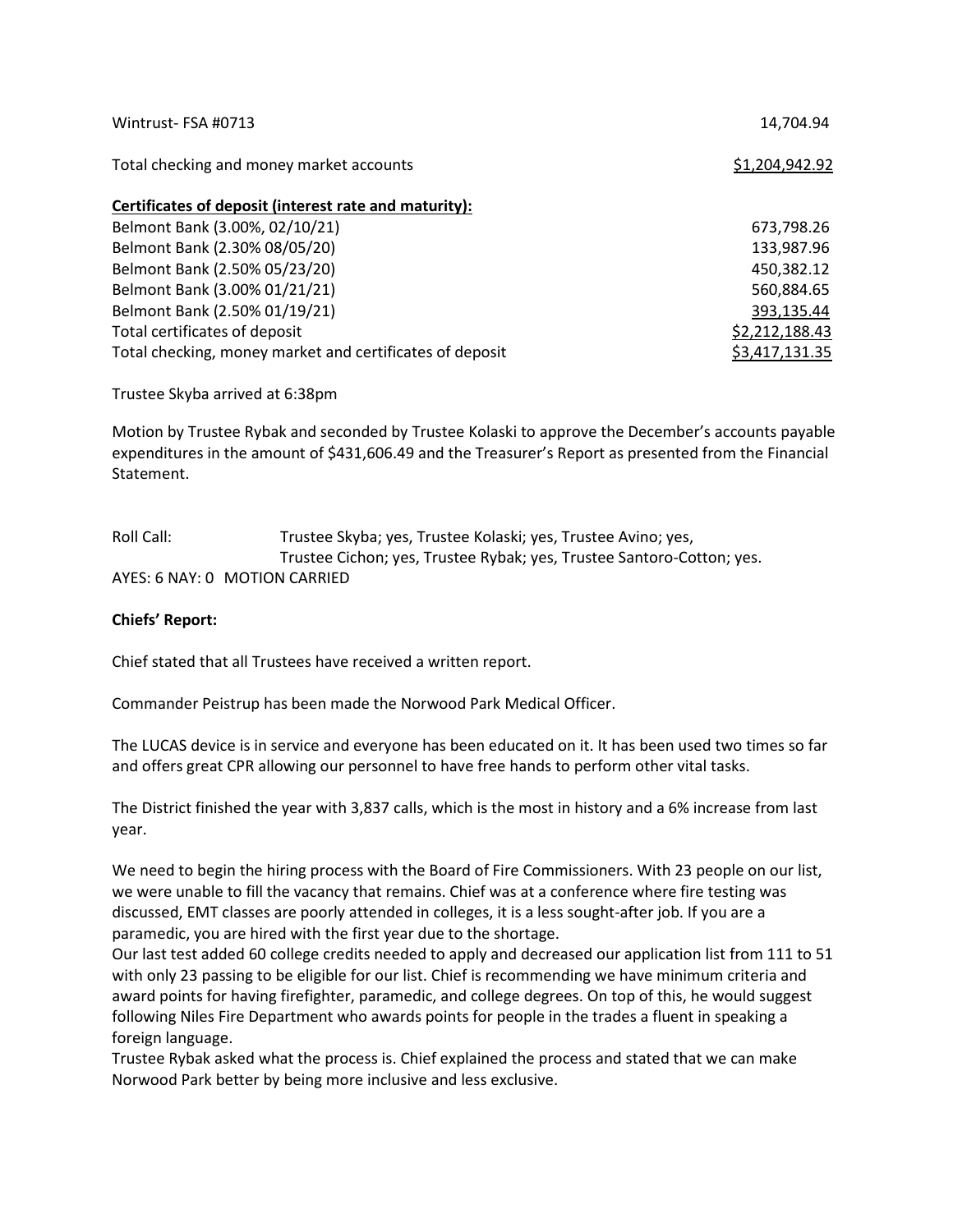Chief Blondell state that the Board of Fire Commissioners will be meeting to discuss the changes to the Rules and Regulations and how to award points. Trustees do not take part in this process.

Trustee Skyba stated that the Board of Trustees are responsible for hiring and paying and this should come to them.

Chief stated that he will verify with Attorney Flaherty that Commissioner Rules and Regulations do not get approved by the Board of Trustees.

We will be working with IO Solutions throughout the testing process and they will verify the points.

Trustee Avino stated that Attorney Flaherty is the Commissioners' attorney and it will all be reviewed by him.

Chief has a couple more items to approve and then it will be made available. We will publish on social media and IO Solutions will also publish the notification.

Truck 104 is 26 years old and in the past 2 years we spent over \$70,000 in maintenance/repairs. The Engine is running many calls and will begin to experience wear and tear. The rebox of 2 ambulances changed our replace rotation and we will need to replace the same two at the same time down the line. We need to start discussing a plan on how we are going to replace this equipment which will be over 2 million.

Discussion of aging vehicles. We will need to have a Building/Equipment Committee Meeting soon.

Motion by Trustee Avino seconded by Trustee Santoro-Cotton to approve the Chief's report for December 2019. AYES: 6 NAY: 0 MOTION CARRIED

**President's Report:** Trustee Cichon wished everyone a Happy New Year. We continue to move forward. He would like the committees to meet and determine what we are going to need in the future.

#### **Committee Reports:**

Finance Committee- Chief explained that the audit it complete and he and the staff are working on the MD&A. We will have to hold a special meeting to approve the audit before the end of the month.

Building and Equipment Committee- Trustee Rybak stated they will plan a meeting for in February.

Policy & Strategic Planning Committee- Trustee Kolaski stated there is nothing to report, will have a meeting soon. Waiting on information from Attorney Flaherty.

Community Relations Committee-Trustee Avino stated there is nothing to report, we will have a committee meeting on February  $10<sup>th</sup>$ , 2020 at 6pm before the next board meeting.

**Old Business:** None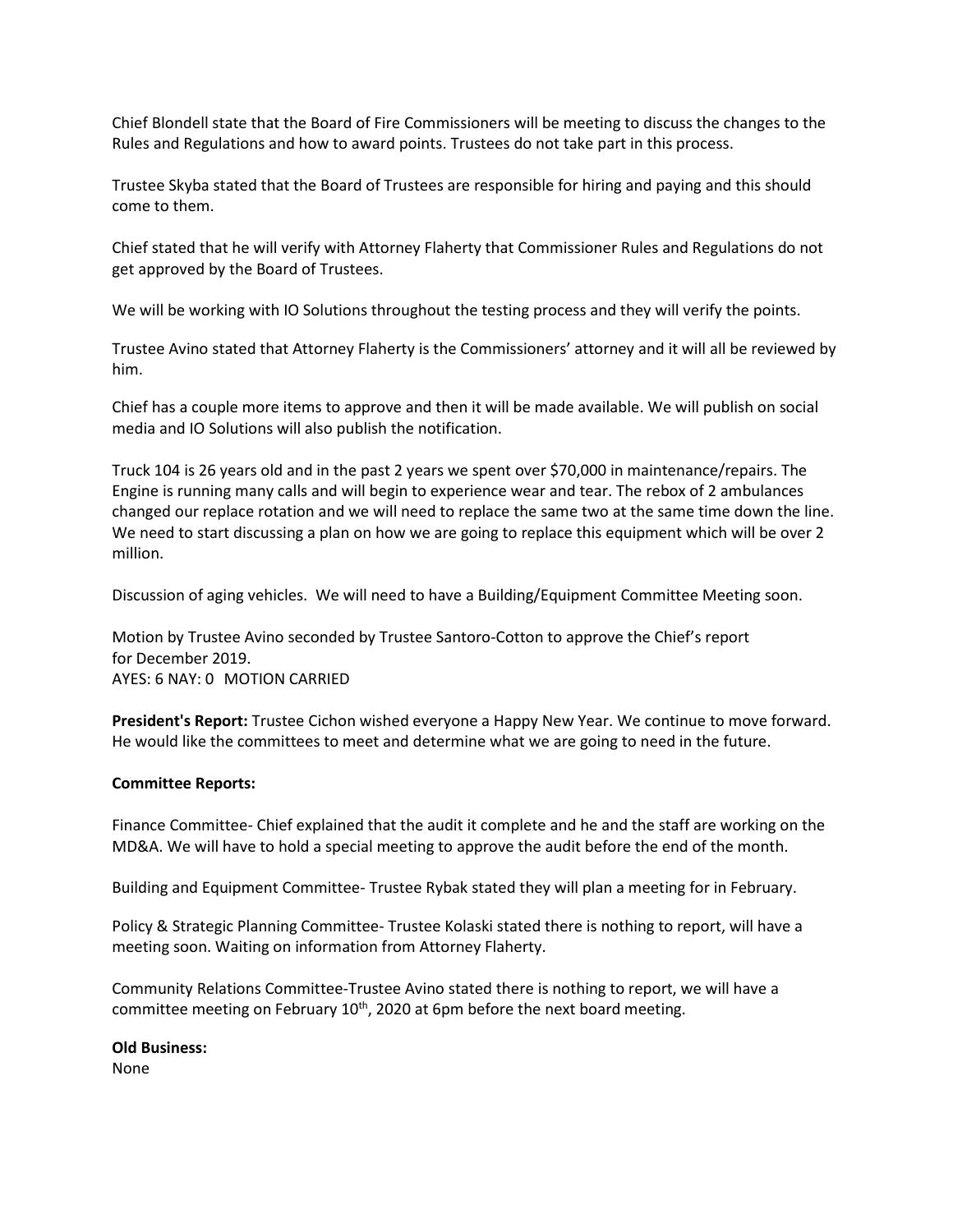#### **New Business**

Motion by Trustee Rybak and seconded by Trustee Santoro-Cotton to approve the payout of mandatory sick time buyback to the following:

Stanley Koy 96 hours \$4,038.72 Ron Schneider 13 hours \$530.53 Jeff Peistrup 21 hours \$910.56 Daniel Davila 87 hours \$3,545,52 Matthew Mattio 96 hours \$3,480.48 Stephen Swank 144 hours \$5,192.64 Total mandatory sick time buyback \$17,698.45

Roll Call: Trustee Skyba; yes, Trustee Kolaski; yes, Trustee Avino; yes,

Trustee Cichon; yes, Trustee Rybak; yes, Trustee Santoro-Cotton; yes.

#### AYES: 6 NAY: 0 MOTION CARRIED

Motion by Trustee Avino and seconded by Trustee Santoro-Cotton to approve the payout of elective sick time buyback to the following:

Jeff Peistrup 27 hours \$1,170.72

Total elective sick time buyback \$1,170.72

Roll Call: Trustee Skyba; yes, Trustee Kolaski; yes, Trustee Avino; yes, Trustee Cichon; yes, Trustee Rybak; yes, Trustee Santoro-Cotton; yes.

AYES: 6 NAY: 0 MOTION CARRIED

Motion by Trustee Santoro-Cotton to approve the purchase of 2 Havis docking stations and antennas for the reserve ambulance and engine from CDS Office Technologies at a cost not to exceed \$2,900. Roll Call: Trustee Skyba; yes, Trustee Kolaski; yes, Trustee Avino; yes, Trustee Cichon; yes, Trustee Rybak; yes, Trustee Santoro-Cotton; yes.

AYES: 6 NAY: 0 MOTION CARRIED

Motion by Santoro-Cotton and seconded by Trustee Rybak to approve the installation of the Havis docking stations and antennas by Emergency Vehicle Services (EVS) at a cost of \$1,600.00. Roll Call: Trustee Skyba; yes, Trustee Kolaski; yes, Trustee Avino; yes, Trustee Cichon; yes, Trustee Rybak; yes, Trustee Santoro-Cotton; yes. AYES: 6 NAY: 0 MOTION CARRIED

Motion by Trustee Rybak and Trustee Santoro-Cotton to approve the one-year extension (per Section 14) of the Paramedic Services of Illinois billing contract, at a rate of 3%. Roll Call: Trustee Skyba; yes, Trustee Kolaski; yes, Trustee Avino; yes,

Trustee Cichon; yes, Trustee Rybak; yes, Trustee Santoro-Cotton; yes.

AYES: 6 NAY: 0 MOTION CARRIED

Consent Agenda:

Motion by Trustee Avino and seconded by Trustee Cichon to approve the consent agenda and ratify the following purchases:

**-Air One Equipment-** in the amount of \$1,761.35 for Hurst Maintenance, 2 helmets, gear repair. **-Elmhurst Memorial Occ Health Services** - in the amount of \$1,102.00 for new hire testing. **-Emergency Vehicle Services (EVS)**- in the amount of \$12,972.46 for #104 repairs: repairs to outriggers, cylinders, wiring.